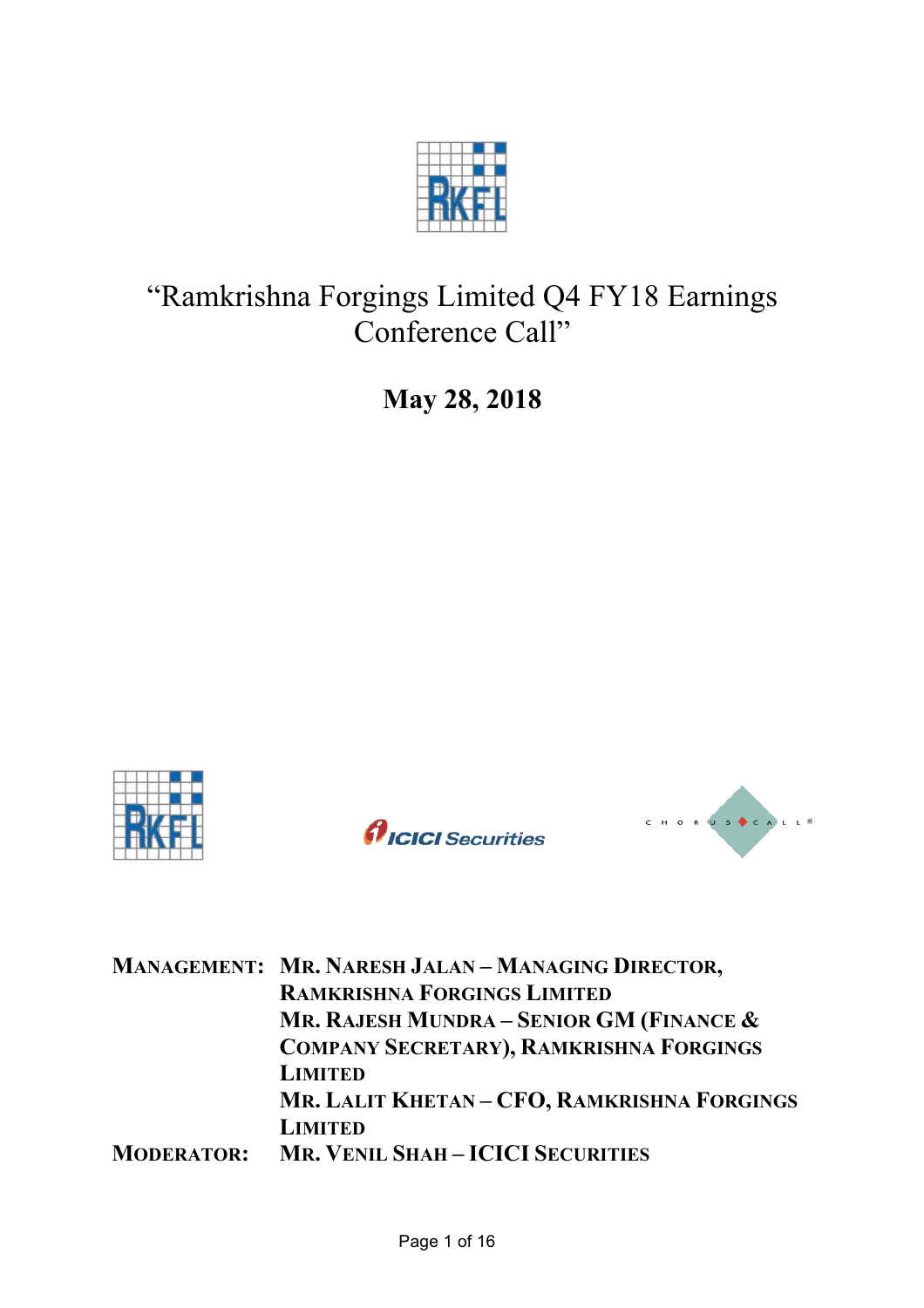



- **Moderator:** Ladies and gentlemen good day and welcome to the Ramkrishna Forgings Q4 FY18 Earnings Conference Call hosted by ICICI Securities. As a reminder all participant lines will be in the listen-only mode and there will be an opportunity for you to ask questions after the presentation concludes. Should you need assistance during the conference call, please signal an operator by pressing '\*' then '0' on your touchtone phone. Please note that this conference is being recorded. I now hand the conference over to Mr. Venil Shah from ICICI Securities. Thank you and over to you Mr. Shah.
- **Venil Shah:** Good afternoon everyone. Thank you for joining us today for the Ramkrishna Forgings Q4 FY18 earnings call. From the management side we are represented by Mr. Naresh Jalan – MD, Mr. Rajesh Mundra – Senior GM (Finance & Company Secretary) and Mr. Lalit Khetan – CFO. I would like to handover the call to the management for the initial remarks. Over to you sir!

**Rajesh Mundra:** Thank you Mr. Shah. Thank you and good afternoon to everyone. We welcome you to the con call posted by our company for the quarter and year ended 31<sup>st</sup> March, 2018.

> We have achieved our domestic tonnage of 28297 tonnes for this quarter as against 25749 tonnes in the sequential quarter. We have achieved an export tonnage of 7515 tonnes for this quarter as against 7358 tonnes in the sequential quarter. The export sales for this quarter have been robust at about Rs.111 crores as compared to Rs.108 crores in the sequential quarter. We have achieved a total tonnage of 35812 tonnes in this quarter as compared to 33107 tonnes in the sequential quarter. The total tonnage for the year of the company has been 121667 tonnes as against 82395 tonnes last financial year. The total net operational revenues for this quarter has been Rs.440 crores as compared to Rs.399 crores in the sequential quarter which is an increase of around about 10.3 %.

> The company has achieved a total net operational revenue of about 1435 crores for the year ended 31<sup>st</sup> March '18 as compared to 881 crores for the year ended 31<sup>st</sup> March 2017 which is an increase of around about 63%. The company has achieved an EBITDA excluding other income of 284.3 crores for the year ended 31<sup>st</sup> March 2018 as compared to 157.8 crores for the year ended 31<sup>st</sup> March 2017 which is an increase of whopping 80%. The company has achieved an EBITDA net of other income of about 91.65 crores for this quarter as against 76.8 crores in the sequential quarter. The EBITDA margins net of other income stood at 20.83 for this quarter as compared to 19.26 in the sequential quarter.

> The company has achieved a profit after tax of around about 34.3 crores for this quarter as against 27.73 crores in the sequential quarter. The company has achieved a PAT of 94.66 is crores for the year ended  $31<sup>st</sup>$  March '18 as compared to 10.92 crores in the previous year. Would like to inform as our company has made the transition to Ind-AS, the figure for the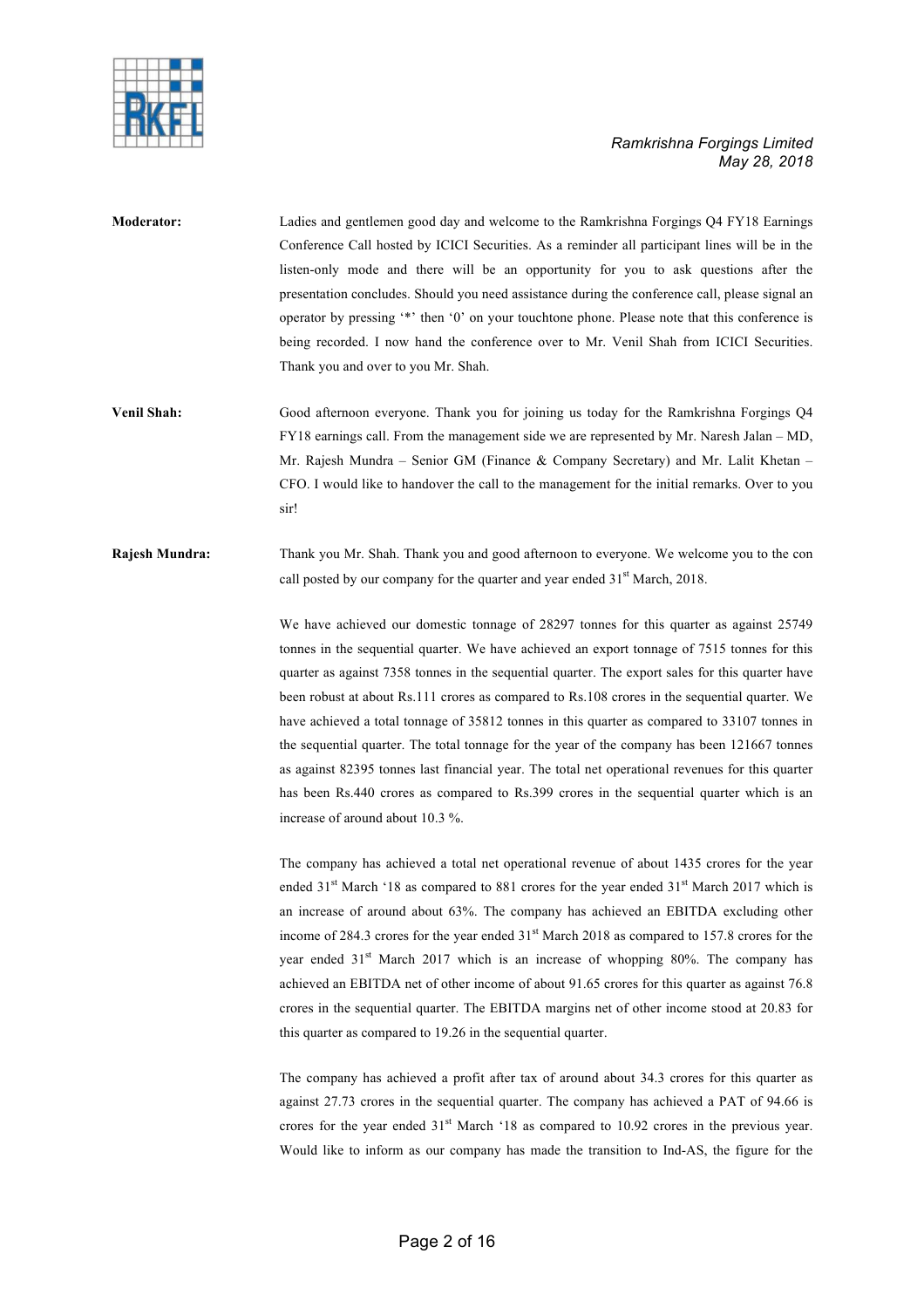

earlier has also been re-casted as per Ind-AS. The company has uploaded an investor presentation providing the requisite details.

As already informed I am accompanied by Mr. Naresh Jalan – our Managing Director and Mr. Lalit Khetan – CFO and we request the investors not to request any customer specific queries during this con-call. I hand over to Mr. Shah.

- **Moderator:** Thank you very much. We will now begin the question and answer session. The first question is from the line of Agastya Dave from CAO Capital. Please go ahead.
- **Agastya Dave:** I missed the annual tonnage numbers consolidated. If you can give those again.
- **Rajesh Mundra:** That is 121667 tonnes, 1,21,667 tonnes.
- **Agastya Dave:** And the previous year?
- **Rajesh Mundra:** 82,395 tonnes.
- **Agastya Dave:** My model is based on pre-GST financials and this is post-GST, so if I were to look at gross profit per ton and EBITDA per ton, can you tell me its **steel 5.22** that there is a decline in absolute numbers? Can you give confirmation whether that is the case and any related commentary on if that happened and what have you guided for 20% volume growth and 25% value growth, so can we expect correction gross profit per ton going forward, will it improve that is what I meant by correction?
- **Rajesh Mundra:** What we are giving is that we are not giving any guidance or any details with regard to EBITDA per ton. What we're saying is that since we are into multiple products and we make a combination of both the forged and machine product so EBITDA per ton is not a figure by which we can guide the company quarter-on-quarter basis. So we generally guide the company on the basis of EBITDA margins on the overall basis.
- **Agastya Dave:** Can you then probably qualitatively describe what happened last year in terms of product mix in terms of your just forging and just machining elements and what will be the trend going forward? I'm now talking about qualitative if we can't look at it quantitatively probably if you can just give some quality to commentary on the profits.
- **Rajesh Mundra:** As we have said in 2017 we have been repeating over and again in the call that 2017 was a year that we have developed lot of products for our customers and plant 5 was utilized principally for development of the new products. This has aided us in this financial year because we have been in able to develop new customer, we have to develop new customers with the new product line up and we have been able to develop a new product to the new customers. So technically what we have done is that we had a strong product development on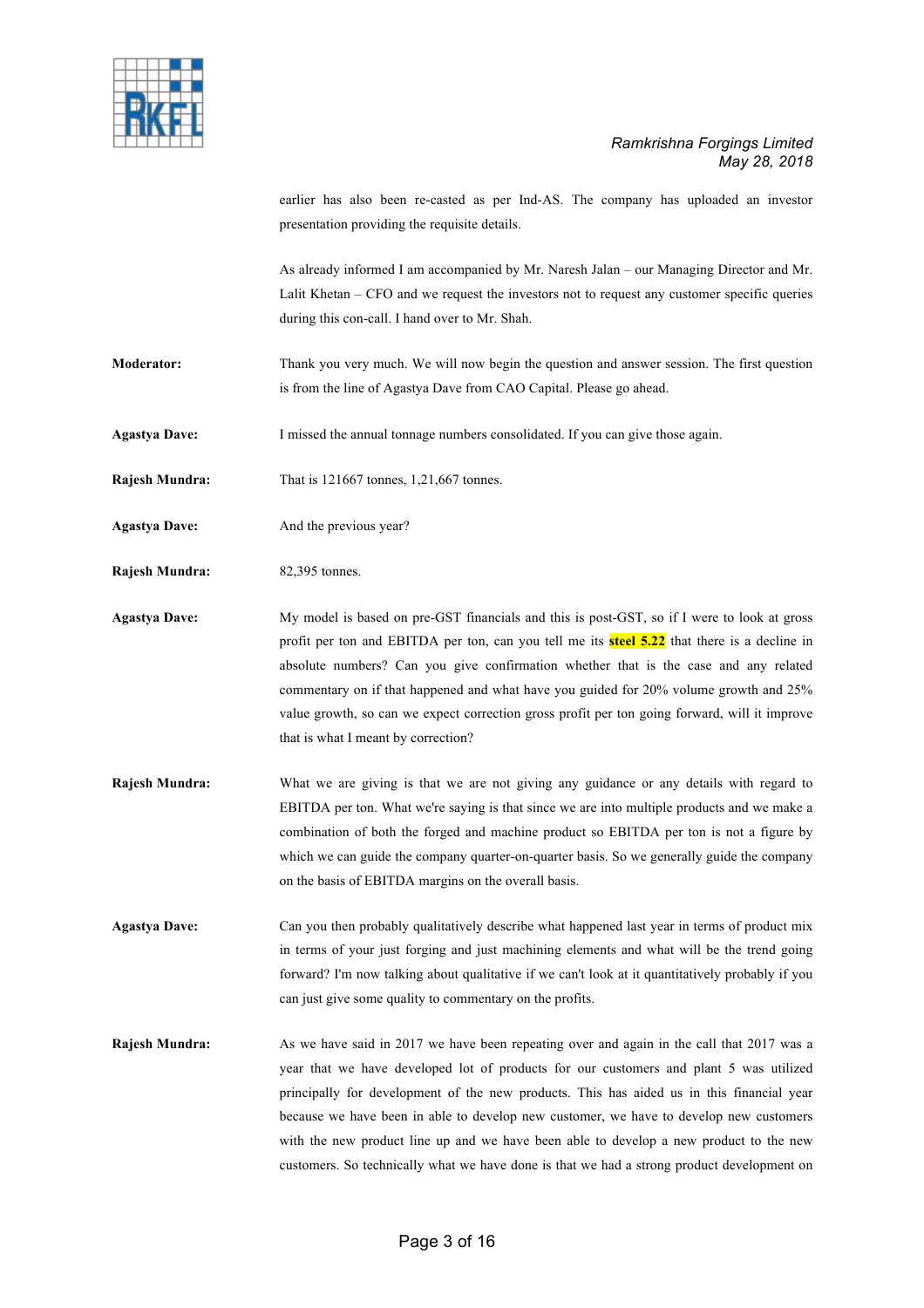

account of which we have been able to increase the content per vehicle in this financial year along with the development of new customers. And this along with the robust market has helped us to provide better numbers.

**Moderator:** The next question is from the line of Amin Pirani from Deutsche Bank. Please go ahead.

**Amin Pirani:** In your overall tonnage are you doing anything for the non-automotive segment and if yes what would be the percentage of that?

Naresh Jalan: Our total exposure to automotive segment is close to around 82% of our sales and balance 18% is to non-automotive.

**Amin Pirani:** Has the growth trend in that been similar or different to your overall, has automotive grown faster than non-automotive or anything like that?

**Naresh Jalan:** No I think last year onwards like oil and gas have grown close to around 2% of our total revenues and that was absolutely a new avenue which has opened from last year onwards. Similarly, railways have been constantly growing and percentage of the railways is close to around 5% and we expect this to continue going forward. While our focus has been shifted to oil and gas in non-automotive segment and we expect oil and gas this year to do much better than last year.

**Amin Pirani:** In oil and gas are you mostly into Shell or off-shore, on-shore, drilling?

- **Naresh Jalan:** We are into offshore and drilling.
- **Amin Pirani:** Just looking slightly ahead with BS6 coming into India my first question is that how much will the component that you supply right now, how much change could happen according to you and if yes then what could be the increase in the content per vehicle or in the value addition that you have compared to right now?

Naresh Jalan: I think value addition is still very nascent to tell you but we are already migrating some of our components into BS6 and already tool-making and sample submissions of BS6 components have already started. Right now cost wise it's very difficult for us to break up because still close to a year or more before things start picking up on that ground.

**Moderator:** The next question is from the line of Nitesh Sharma from PhillipCapital. Please go ahead.

**Nitesh Sharma:** Continuing on the BS6 question, would shifting to BS6 means the weight or tonnage of the forged components will become even more lighter and hence an impact on our volume growth?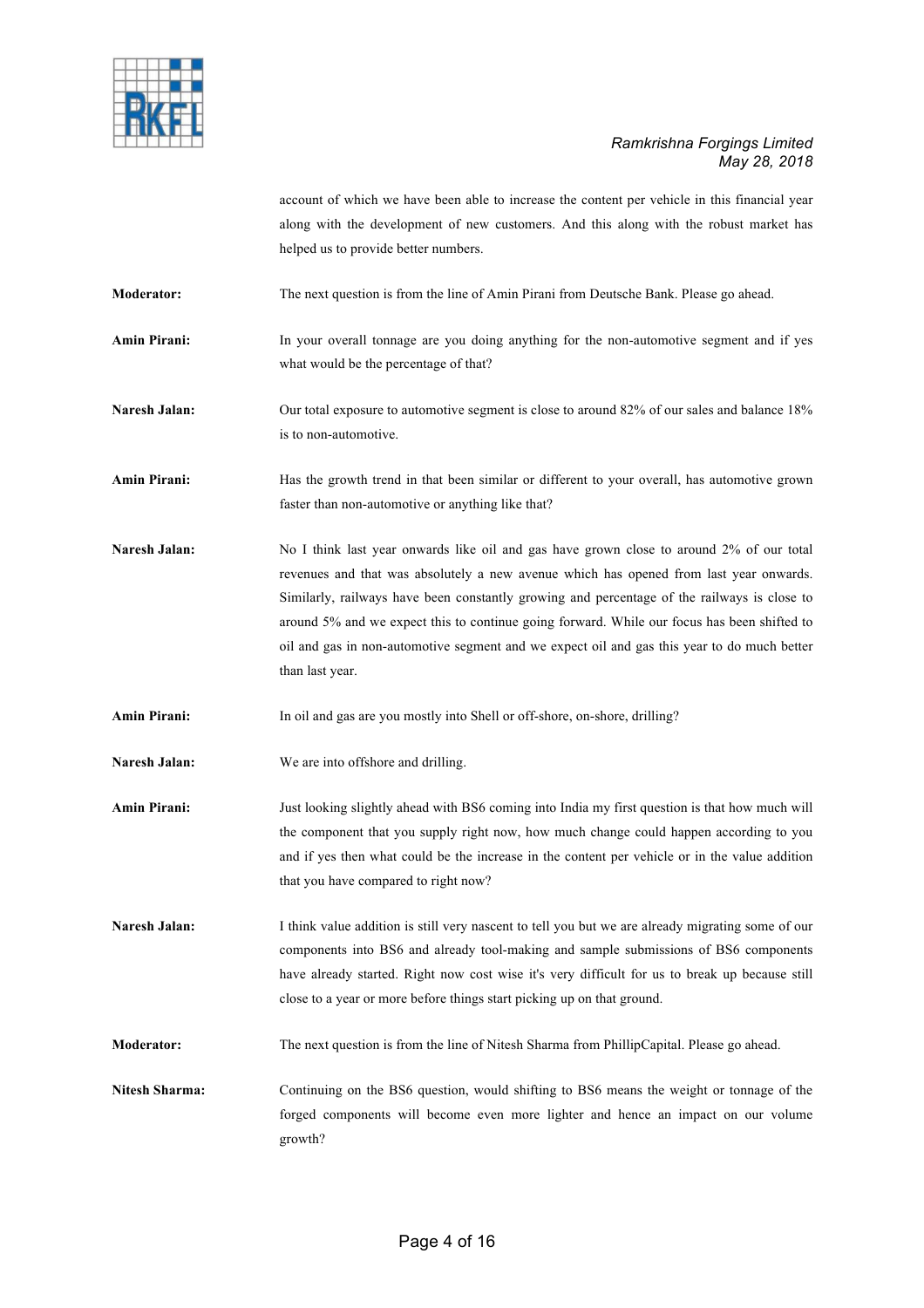

- **Naresh Jalan:** No I don't think there is going to much affect in terms of weight or on the axle side there are changes which are being made into crankshaft and other things and I think as far as company is concerned we are not going to get affected while we are going to gain where the implementation of BS6 is concerned.
- **Nitesh Sharma:** Can you help us understand the current capacity utilization and your expansion plans because…
- **Naresh Jalan:** Overall our capacity utilization is at 72% and still we have headroom for this year. I think before the next call for the first quarter results we will have some details about that sanction. As of now it's still on the drawing board, we have not yet have board approvals on those, so once we have board approvals and all then we will appraise all our investors accordingly.
- Nitesh Sharma: But we are planning to set up a plant if I am correct?
- **Naresh Jalan:** Yes we are planning to and therein we have enough of land available for us so we are already in process but at absolutely very nascent stage right now. Anything whatever it happens it will happen in the later part of this financial year which will get affected till the next financial year.
- **Nitesh Sharma:** Any update on the new European orders that we had won, the execution of which was supposed to begin?
- **Naresh Jalan:** Already samples and other things have been submitted. We expect from second quarter onwards sales to start.
- **Nitesh Sharma:** Can you just for touching upon the Europe front, what is the total order book from Europe that we have won if you could touch upon that and what sort of revenues are you expecting in this financial year?
- **Naresh Jalan:** We are already supplying large quantity of volumes already in Europe. The new customer which we have gained which is total €8 million I think we should have a million or €2 million sales this year and most of the sales are going to happen next year only in the sales.
- Nitesh Sharma: How is your machining plant debottlenecking going on, are we still looking at 10% to 15% machine the component increase in this fiscal?
- Naresh Jalan: Yes we are expecting 10% to 15% increase in this.
- **Moderator:** The next question is from the line of Aditya Makharia from Motilal Oswal Asset Management Company. Please go ahead.
- **Aditya Makharia:** There was this news article that US is levying some duties on car imports, now is that also applicable auto parts?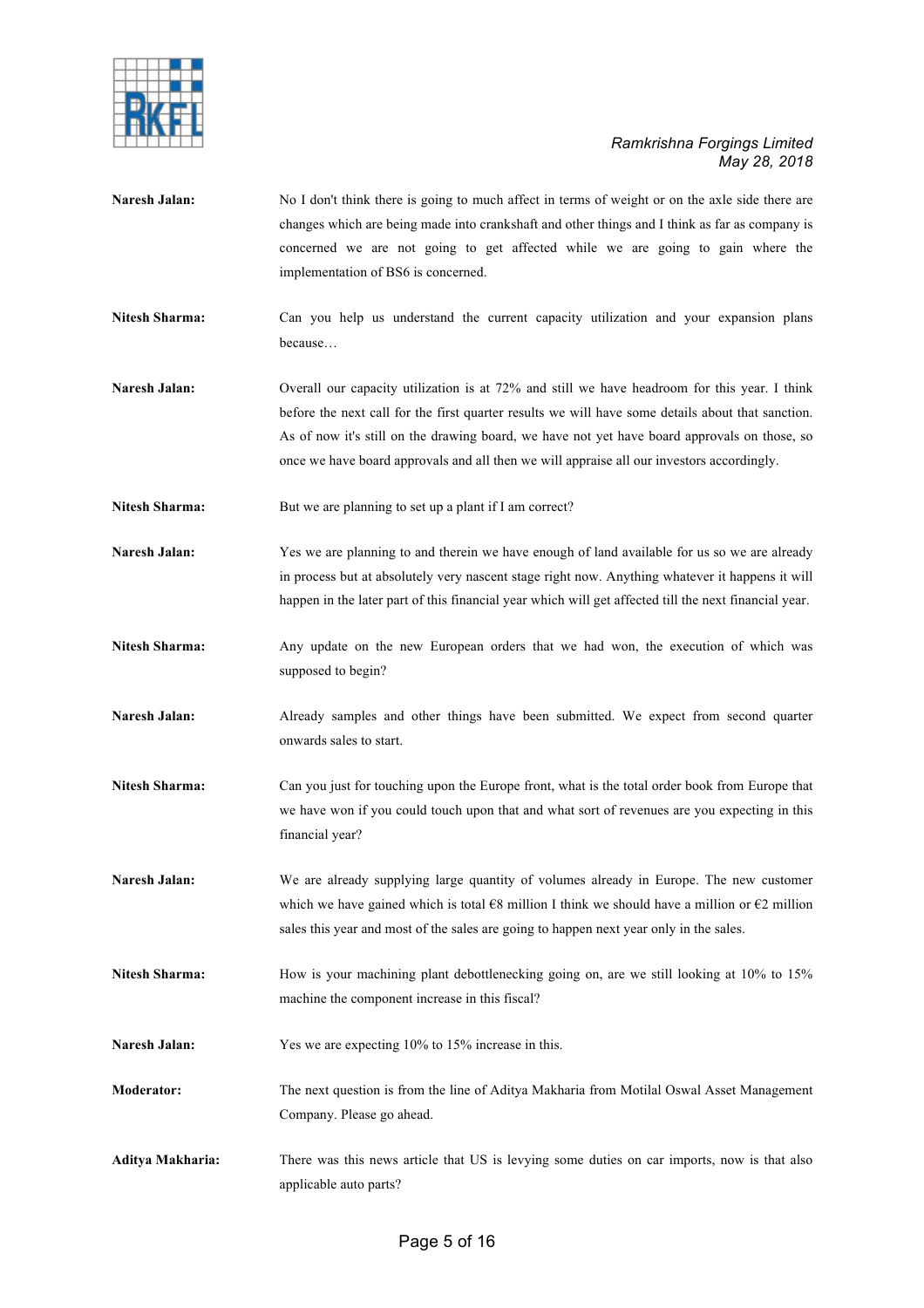

| Naresh Jalan:           | I think you yourself have clarified that it's basically on passenger vehicle and car related       |
|-------------------------|----------------------------------------------------------------------------------------------------|
|                         | products and we are not into either of them.                                                       |
|                         |                                                                                                    |
| Aditya Makharia:        | Can there be a broader takeaway that this generally imports will not be encouraged. I get your     |
|                         | point that is car right now but perhaps the policy it could be widened.                            |
| Naresh Jalan:           | You need to really understand that in US manufacturing cost of forgings is very high and in        |
|                         | case the imports are stopped or the duties are levied I think the product sold there at the price  |
|                         | currently will just increase by 60% to 70%, so obviously nobody will want their internal           |
|                         | products cost to increase significantly because selling will become then difficult. So obviously   |
|                         | nobody would like to have that.                                                                    |
| Aditya Makharia:        | What is your utilization levels now on the heavy press which you had started?                      |
| Naresh Jalan:           | Its total 60%.                                                                                     |
| Aditya Makharia:        | How much of this goes to Tata like is it a significant portion?                                    |
|                         |                                                                                                    |
| Naresh Jalan:           | No, out of the 60%, 50% goes to Tata.                                                              |
| Moderator:              | The next question is from the line of Sanjay Satpathy from Ampersand Capital. Please go            |
|                         | ahead.                                                                                             |
| <b>Sanjay Satpathy:</b> | I just want to confirm what is your volume growth guidance for fiscal 19?                          |
| Naresh Jalan:           | We are looking at close to around 1,40,000 tonnes of forgings in FY19.                             |
| <b>Sanjay Satpathy:</b> | This incremental growth can you just give us like what kind of growth are you really looking       |
|                         | at in exports front because what I am noticing is that your volume sold in the exports has been    |
|                         | kind of in tight range throughout this year on the quarterly basis.                                |
| Naresh Jalan:           | We continue to focus on the export side and our pre-mix what we intend is close to around 60-      |
|                         | 40, 60% we continue to support the domestic market and 40% is for exports. With both the           |
|                         | markets going up we're intending to remain at 60%-40% levels on export and domestic.               |
| <b>Sanjay Satpathy:</b> | That's a long term plan?                                                                           |
| Naresh Jalan:           | It is the plan, not long-term, it's the current plan.                                              |
| <b>Sanjay Satpathy:</b> | Lastly just want to check you mentioned something about machining mix change, I could not          |
|                         | really get it like for how much it is going to be in fiscal 19 versus how much it was in fiscal 18 |
|                         | and what will be its impact on profit margin.                                                      |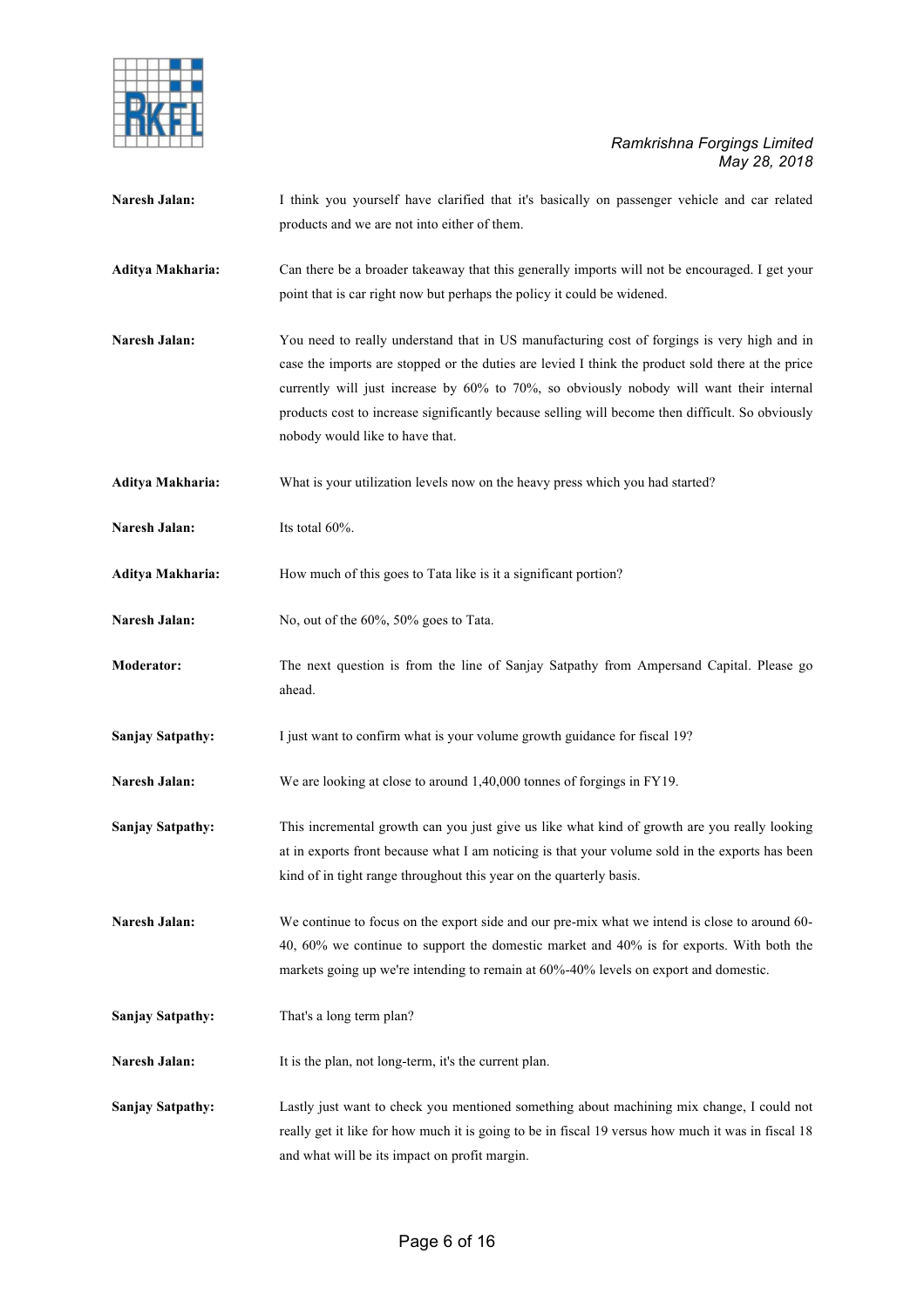

| Naresh Jalan:           | First of all we do not have any particular details about how much we machine and how much<br>we sell forgings. Basically, in terms of total production closed to around 60% is around<br>machining as of today and we intend to increase within this year from 60% to 75% in<br>machining condition. In terms of margins basically right now with the capacity utilization<br>looking up as well as current demand scenario we will be on the upper side of the revenue as<br>well as the profit trajectory. |
|-------------------------|--------------------------------------------------------------------------------------------------------------------------------------------------------------------------------------------------------------------------------------------------------------------------------------------------------------------------------------------------------------------------------------------------------------------------------------------------------------------------------------------------------------|
| <b>Sanjay Satpathy:</b> | You said that you will be able to improve your margin despite raw material cost pressure.                                                                                                                                                                                                                                                                                                                                                                                                                    |
| Naresh Jalan:           | Raw material is pass-on for us so I don't think we are getting any effect in terms of raw<br>material. It may be only for a lag of month or a quarter we get retrospective raw material<br>amendments so basically it is a pass through for us.                                                                                                                                                                                                                                                              |
| <b>Sanjay Satpathy:</b> | All those raw material costs which you have been writing about last two quarters that you have<br>not got the compensation yet have you managed to get it already?                                                                                                                                                                                                                                                                                                                                           |
| Naresh Jalan:           | Yes, I think you must have seen the presentation. We have already said we have got some<br>price increases, some is left which we are going to get in this quarter.                                                                                                                                                                                                                                                                                                                                          |
| <b>Sanjay Satpathy:</b> | In Quarter 1?                                                                                                                                                                                                                                                                                                                                                                                                                                                                                                |
| Naresh Jalan:           | Yes.                                                                                                                                                                                                                                                                                                                                                                                                                                                                                                         |
| Moderator:              | The next question is from the line of Abhishek Jain from HDFC Securities. Please go ahead.                                                                                                                                                                                                                                                                                                                                                                                                                   |
| <b>Abhishek Jain:</b>   | As the company has guided 20% volume growth and 25% sales growth in FY19, so can you<br>explain that what are the key takers for this growth as there are lot of the talks on the aging<br>restrictions on the over-lighting capacity in the domestic market basically in most of the states.<br>So how do you see this will impact the overall volume?                                                                                                                                                      |
| Naresh Jalan:           | As far as demand scenario goes it is very robust I think right now and we continue to get<br>feedback from the OEMs both inbound and as well as for exports that it will continue to<br>remain robust till end of this year. Based on the feedback and based on the leases which we<br>have right now from our customers we believe that we will be able to grow close to 20% and<br>above and in the same lines our revenue stream is also going to grow.                                                   |
| <b>Abhishek Jain:</b>   | What sort of the growth you are looking from the domestic as well as in export market?                                                                                                                                                                                                                                                                                                                                                                                                                       |
| Naresh Jalan:           | Like I replied to earlier question our product mix is going to remain at 60-40 ratio, 60% is<br>going to be domestic and 40% is going to exports. That is our intent to remain at 60-40 ratio of<br>domestic and export.                                                                                                                                                                                                                                                                                     |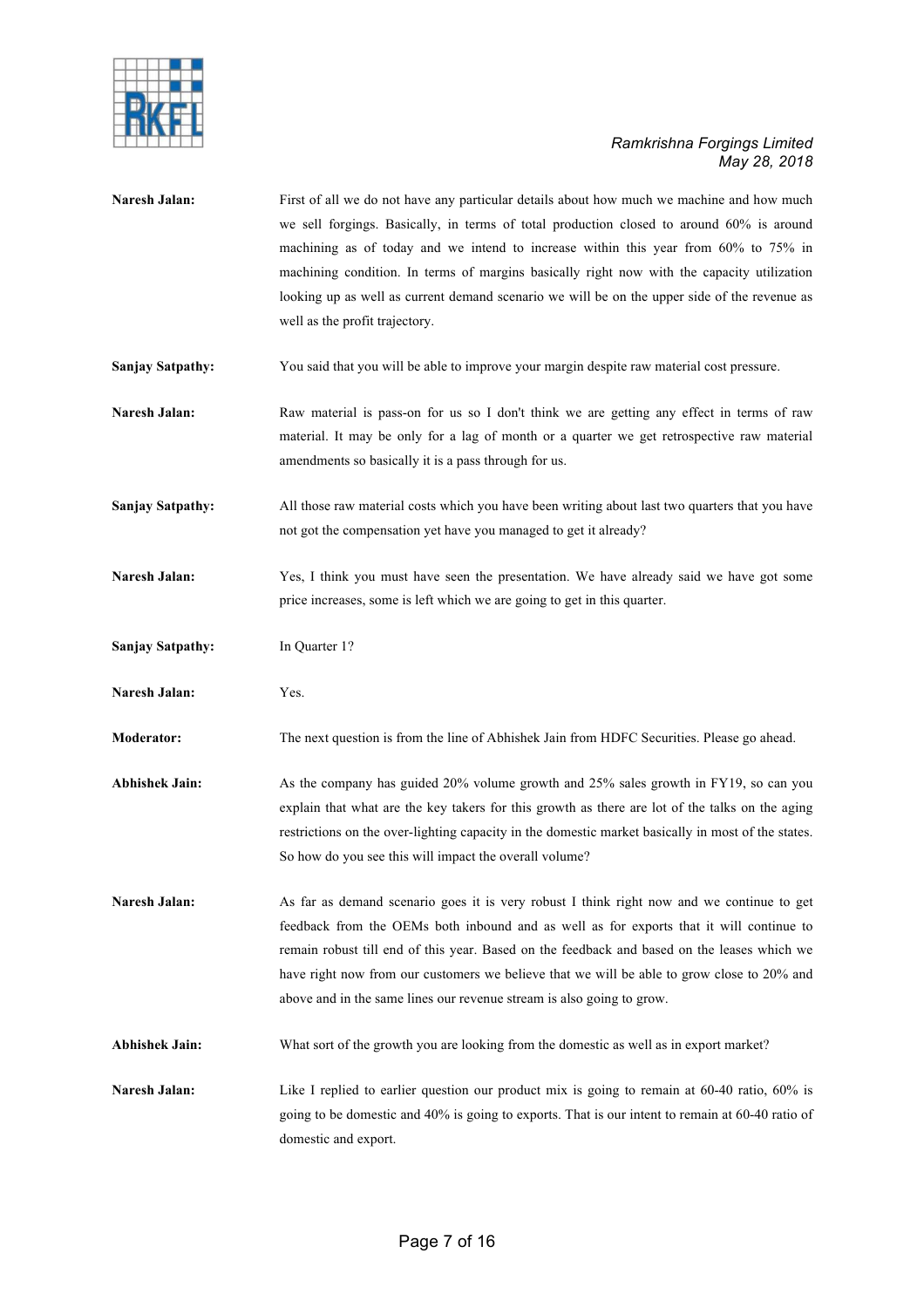

- **Abhishek Jain:** As you said that 18% revenue comes from then on automotive segment, so what are the key segments where the 18% revenue comes, around  $2\%$  comes from oil & gas and 5% from railway and rest?
- Naresh Jalan: Rest is from general engineering, mining industry, power industry, construction equipment industry.
- **Abhishek Jain:** What kind of the EBITDA margin in auto and non automotive segment?
- **Naresh Jalan:** We have not calculated any different margins as such for segment wise.
- **Abhishek Jain:** Is margin in non-automotive segment is higher than the automotive?
- **Naresh Jalan:** We believe it is higher but we don't have any calculations as such to give to the investors that what is the margin for the sector.
- **Moderator:** The next question is from the line of Bharat Gianani from BNP Sharkhan. Please go ahead.
- **Bharat Gianani:** In the earlier query you highlighted that the margin range would be on the higher side of your guidance since you are expecting a better capacity utilization, so if we see your EBITDA margin for Quarter 4 excluding the other income that is about 21% and for the full year it's about 19%, so first of all you have any guidance of the margin range and what's your margin range guidance?
- **Naresh Jalan:** We don't have any margin range guidance. But we believe that current capacity utilization and with the demand order book we should continue to work on improvement of margins and I think if you see progress quarter-on-quarter basis in Quarter 4 we have done well and we expect to continue to do well on the last quarter going by.

**Bharat Gianani:** So you are expecting like FY19 margin should be better than what you reported in Quarter 4?

**Naresh Jalan:** Yes.

**Bharat Gianani:** What would be the CAPEX plan for this year FY19?

Naresh Jalan: As of now I think Rajesh will be able to guide you exactly.

**Rajesh Mundra:** The CAPEX plan that we have said is at broader part we have given CAPEX of 80 to 90 crores that will be limited part this financial year. So basically, the machining lines that you are talking about for the debottlenecking or heat treatment you were talking about debottlenecking, the machines have started delivering from this quarter. I think by the next quarter we should be fully prepared for that, so round about this is the CAPEX plan that will be coming on in this year.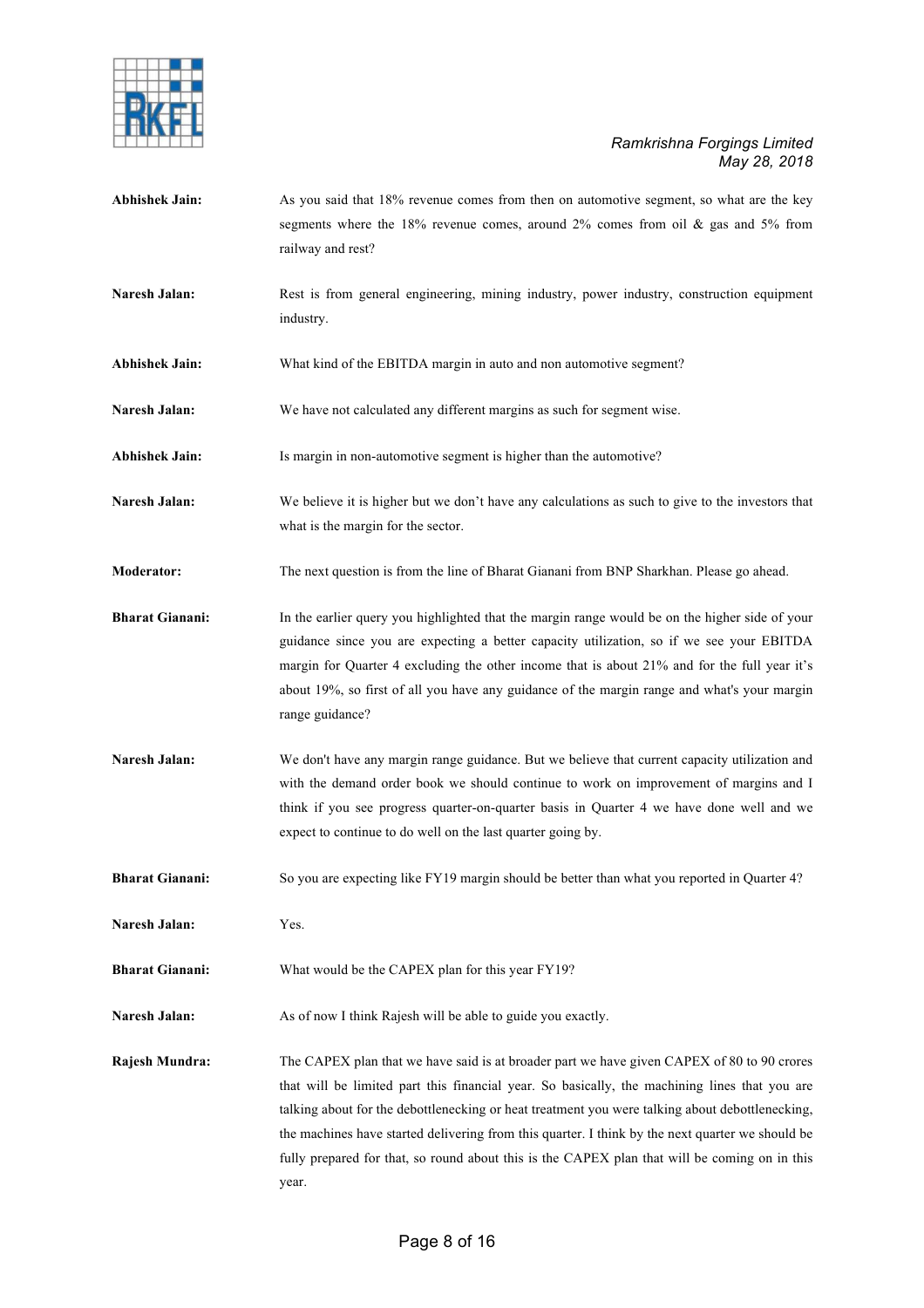

| <b>Bharat Gianani:</b> | Out of this 90 crores what would be the maintenance CAPEX, if you can just share?                                                                                                                                                                                                                                                 |
|------------------------|-----------------------------------------------------------------------------------------------------------------------------------------------------------------------------------------------------------------------------------------------------------------------------------------------------------------------------------|
| Rajesh Mundra:         | Maintenance CAPEX around about 10 to 11 crores. Basically, it's nothing but for the<br>implementation of the machining lines and the heat treatment facility, debottlenecking of those<br>two facilities.                                                                                                                         |
| Moderator:             | The next question is from the line of Vijay Gyanchandani from Elara Capital. Please go ahead.                                                                                                                                                                                                                                     |
| <b>Jay Kale:</b>       | My first question is regarding your capacity expansion. If at all shortly you would be<br>announcing capacity expansion in what lines would it be, would it be the 12,500 tonnes press<br>line or are you looking for further expansion in your existing forging and ring rolling units?                                          |
| Naresh Jalan:          | Jay I think it is very nascent right now for us to comment on this. Probably yes we are looking<br>at capacity expansion in both but targeting new technology is what we are trying to do and our<br>focus is going to be EV as well as passenger vehicles in our new expansion plans which we are<br>going through.              |
| <b>Jay Kale:</b>       | So not necessarily only the commercial vehicle segment, new segments as well?                                                                                                                                                                                                                                                     |
| Naresh Jalan:          | No.                                                                                                                                                                                                                                                                                                                               |
| <b>Jay Kale:</b>       | My second question is just a clarification; your volume growth guidance for FY19 is 20%<br>which is around 146,000 tonnes?                                                                                                                                                                                                        |
| Naresh Jalan:          | Yes, we are talking about $(+1,40,000)$ .                                                                                                                                                                                                                                                                                         |
| <b>Moderator:</b>      | The next question is from the line of Anupam Goswami from Stewart & Mackertich. Please go<br>ahead.                                                                                                                                                                                                                               |
| Anupam Goswami:        | I just wanted to ask how much of the revenue is coming from the US Class 8.                                                                                                                                                                                                                                                       |
| Naresh Jalan:          | US Class 8 roughly around in INR it should be close to around 350 crores. Approximately 350<br>375 crores.                                                                                                                                                                                                                        |
| <b>Anupam Goswami:</b> | I see that over a quarter-on-quarter your margins have expanded and one of the reason could be<br>that your employee benefit expenses has gone down over quarter-on-quarter and also your<br>power and fuel cost also are in the same level, any measures that have been taken up for these<br>two costs to stay in the control?  |
| Naresh Jalan:          | If you see previous quarter employee cost was higher because of pay on performance which<br>has been paid to the employees. But basically the profitability has gone up because of better<br>utilization both in terms of fixed cost, my employee cost power and fuel all this have gone<br>down vis-à-vis the top-line going up. |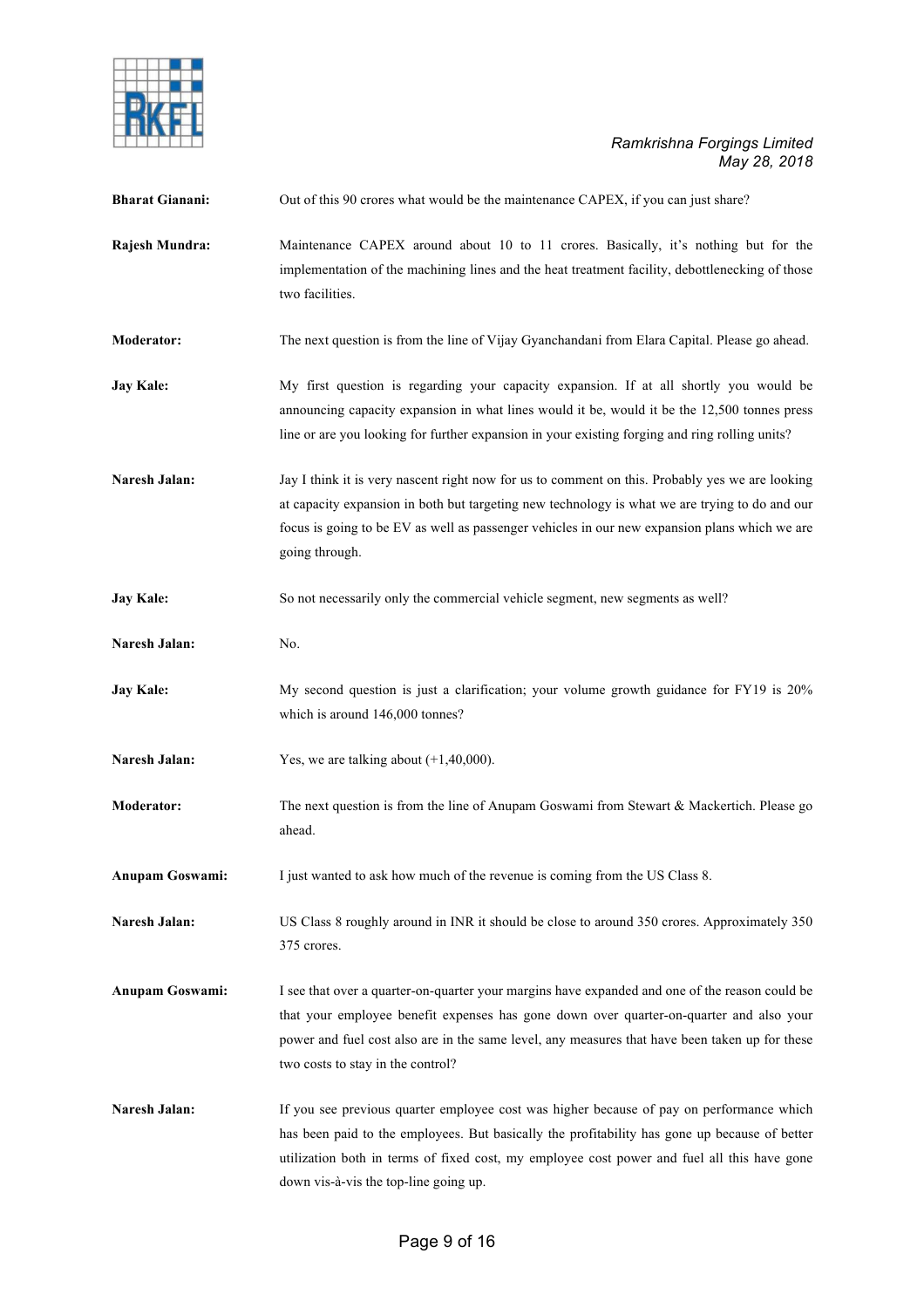

| <b>Anupam Goswami:</b>  | And your margin you said that there is still plenty of room for the margins to improve as well,<br>right?                                                                                                                                                                                                                                                                                                                                                                                                                                                                     |
|-------------------------|-------------------------------------------------------------------------------------------------------------------------------------------------------------------------------------------------------------------------------------------------------------------------------------------------------------------------------------------------------------------------------------------------------------------------------------------------------------------------------------------------------------------------------------------------------------------------------|
| Naresh Jalan:           | I said basically we intent to remain on the upper side of the trajectory and we continued with<br>the capacity utilization improving. We intent and we hope that we will continue to ride the<br>upper trajectory.                                                                                                                                                                                                                                                                                                                                                            |
| <b>Anupam Goswami:</b>  | About your CAPEX plans, how much extra capacity going to be added up?                                                                                                                                                                                                                                                                                                                                                                                                                                                                                                         |
| Naresh Jalan:           | I think in terms of tonnage there is no tonnage going to get added. Basically new CAPEX plan<br>on the machining 10% to 15% machining yields are going to improve.                                                                                                                                                                                                                                                                                                                                                                                                            |
| Moderator:              | The next question is from the line of Prasoon Agrawal from Indus Capital. Please go ahead.                                                                                                                                                                                                                                                                                                                                                                                                                                                                                    |
| Prasoon Agrawal:        | I just want to confirm the capacity that we have right now is 150,000 tonnes.                                                                                                                                                                                                                                                                                                                                                                                                                                                                                                 |
| Naresh Jalan:           | 160,000 tonnes.                                                                                                                                                                                                                                                                                                                                                                                                                                                                                                                                                               |
| <b>Prasoon Agrawal:</b> | And the guidance that we are giving is sort of annualizing the Q4 tonnage that is there, so I<br>was wondering this will mean that we will be doing around $(+90%)$ capacity utilization for FY<br>19. Is that possible or we will be just first stuck to maximum capacity utilization that we can<br>hit at 80%-85% odd so is capacity in any form of constraint right now for us?                                                                                                                                                                                           |
| Naresh Jalan:           | No I don't think capacity in terms of any constraint right now. With the basically demand side<br>being very good I think we have been able to utilize our capacity much better on the higher<br>tonnage side. So we believe and we are confident that we should be doing close to around<br>$(+1,40,000)$ tonnes this year as well as by second quarter yes, for the next FY20 we are<br>looking at it in terms of addition of capacity for which we will be back to the investors<br>informing them of our path ahead in the next con-call after the first quarter results. |
| <b>Prasoon Agrawal:</b> | On this fixed cost side I was just wondering there should be a lot of leverage if manufacturing<br>plant is running at 90%-odd kind of utilization. So can you give some sense on the fixed cost,<br>on the revenue base of 1435 crores we reported around 285 crores of EBITDA I'm just<br>wondering of the 1100-odd crores of total cost how much should be fixed cost for this year?                                                                                                                                                                                       |
| Rajesh Mundra:          | Out of the total 1100 crores, 400 crores to 500 crores will be the fixed cost.                                                                                                                                                                                                                                                                                                                                                                                                                                                                                                |
| Prasoon Agrawal:        | On the currency side I was wondering as the currency depreciates, does the benefits flow into<br>us in terms of better revenue growth or that also is absorbed just like steel price pass-through,<br>is the currency thing also gets adjusted with the quarter or two lag?                                                                                                                                                                                                                                                                                                   |
| Naresh Jalan:           | Quarter or two lag currency also gets adjusted vis-à-vis the steel prices.                                                                                                                                                                                                                                                                                                                                                                                                                                                                                                    |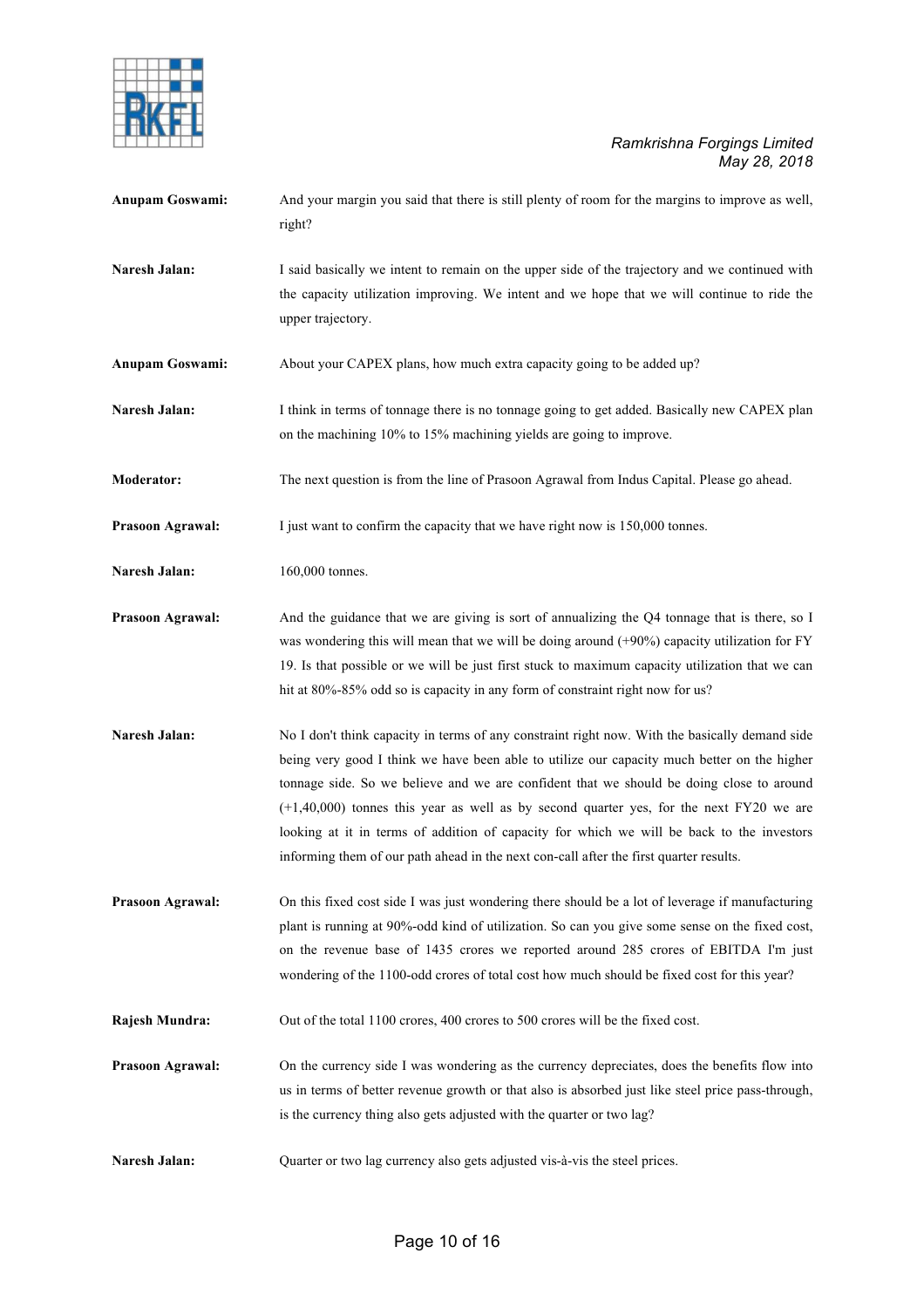

| Prasoon Agrawal:     | In this environment the benefit will show first and then later on some sort of adjustment will<br>happen?                                                                                                                                                                                                                                                                                                           |
|----------------------|---------------------------------------------------------------------------------------------------------------------------------------------------------------------------------------------------------------------------------------------------------------------------------------------------------------------------------------------------------------------------------------------------------------------|
| Naresh Jalan:        | Yes.                                                                                                                                                                                                                                                                                                                                                                                                                |
| Moderator:           | The next question is a follow up from the line of Agastya Dave from CAO Capital. Please go<br>ahead.                                                                                                                                                                                                                                                                                                                |
| <b>Agastya Dave:</b> | On the power and fuel side obviously there has been a spike so does that also get passed<br>through or this is something that we have to absorb?                                                                                                                                                                                                                                                                    |
| Naresh Jalan:        | We have to absorb. Conversion price increase is not a pass through, except steel and currency<br>there is nothing pass through.                                                                                                                                                                                                                                                                                     |
| <b>Agastya Dave:</b> | So only direct material is a pass through?                                                                                                                                                                                                                                                                                                                                                                          |
| Naresh Jalan:        | Yes but I think power and fuel and all these things we need to better manage with our own<br>increase in utilization and better management in terms of managing this conversion issues. We<br>have been in last four quarters able to manage these things well and I don't think that's going<br>to be a challenge going forward.                                                                                   |
| <b>Agastya Dave:</b> | The CAPEX that we are doing anything going in this direction, improvement of efficiency in<br>terms of power and fuel?                                                                                                                                                                                                                                                                                              |
| Naresh Jalan:        | No in terms of power efficiencies cannot be improved in terms of CAPEX. Basically we are<br>trying to do automation as much as possible to increase the production basically to improve the<br>power and fuel only thing is that it is related to production. So most of the things we are<br>working is basically to improve the production and tonnage by which we are able to reduce our<br>power and fuel cost. |
| <b>Agastya Dave:</b> | Next question is on tax rate, is there any benefit of the US tax cuts that will flow towards in<br>any way directly-indirectly? I am not fully aware of the corporate structure and how things like<br>that?                                                                                                                                                                                                        |
| Naresh Jalan:        | No, there is no benefit in terms of US corporate tax structure cuts which are going to get<br>passed on to us.                                                                                                                                                                                                                                                                                                      |
| <b>Agastya Dave:</b> | In terms of effective tax rate and cash tax rates for next year, can you guide in certain way<br>there?                                                                                                                                                                                                                                                                                                             |
| Naresh Jalan:        | I think it's 33% including deferred tax that is the calculation right now we have. It is very<br>difficult for us to have the details of deferred tax as of today.                                                                                                                                                                                                                                                  |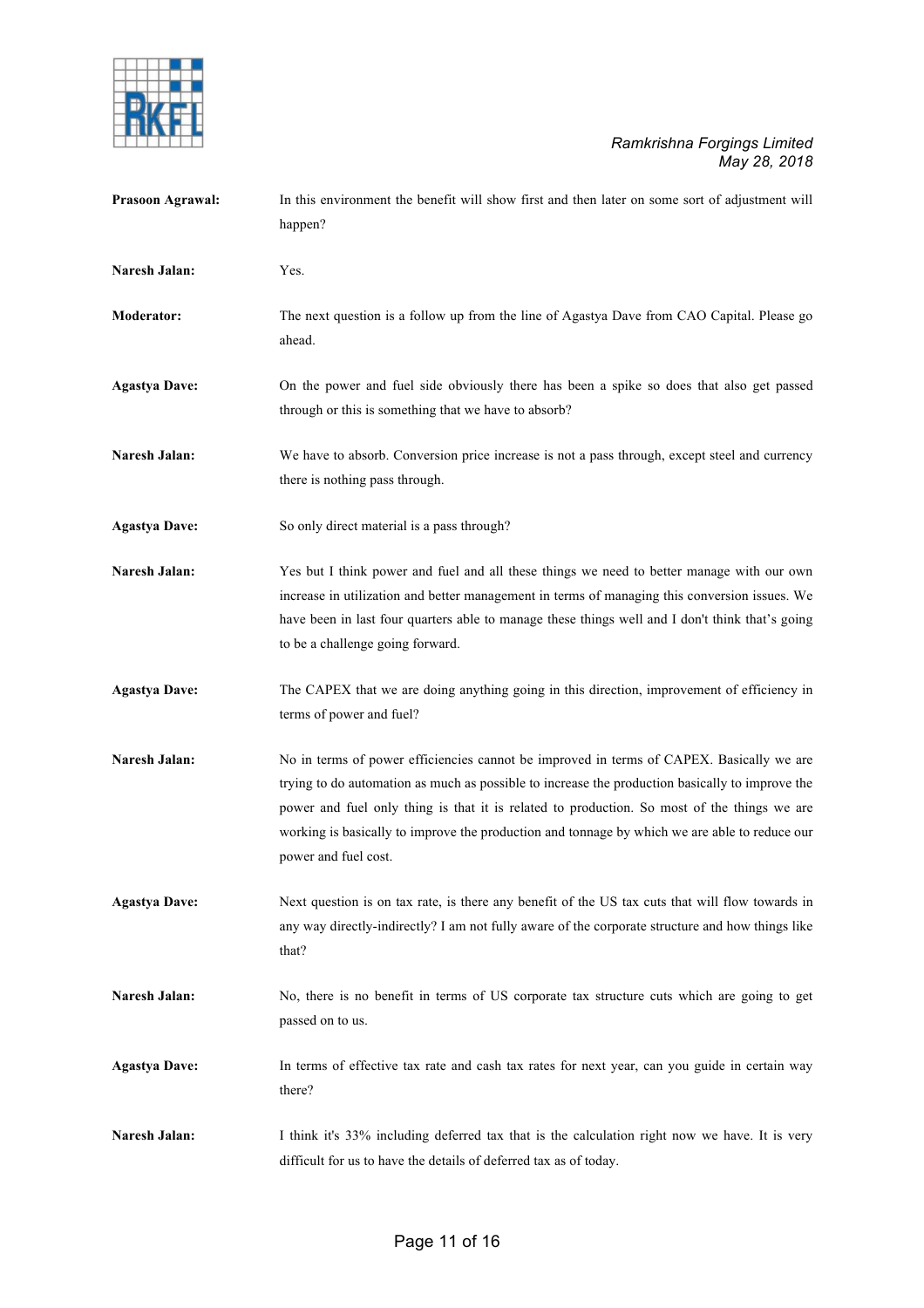

Agastya Dave: On the debt in working capital, so if the CAPEX is 80 crores - 90 crores and the expansion CAPEX doesn't hit us this year so in terms of cash outflow for CAPEX can you give a number? And then you should still have a fairly sufficient surplus in terms of cash, will you be lowering your debt but then I guess working capital will also increase, what's the play there in the working capital? **Naresh Jalan:** Basically, this year our repayment schedule is 90/92 crores and similar amount of debt is required for this CAPEX of this year. In totality I don't think there is going to be any reduction there but it will not be increased. The debt is going to remain as such on the increase revenue side. Agastya Dave: And on the interest cost side? **Naresh Jalan:** Interest also because of this Nirav Modi pass-on, we will have some effect because of LoUs. But otherwise we should that have any basically effect in terms of interest only. Our LoUs for equipments which have been imported wherein we had buyers credit by which we were enjoying lower cost of interest all those buyer credits are getting converted into INR loans on that only we will have an effect. **Agastya Dave:** Broadly stable then interest cost also. Naresh Jalan: In the current scenario in case there is no interference or no increase by RBI in terms of interest rate cost, we are expecting the interest cost to remain stable. **Moderator:** The next question is a follow up from the line of Prasoon Agrawal from Indus Capital. Please go ahead. **Prasoon Agrawal:** Another thing was if we look at the segment side now, the class 8 January to April was around 85% kind of growth obviously we are looking at 25% where domestic market is also growing pretty well. So I was just wondering all the engines are firing right now from the growth side. From our internal mix, is it possible that right now we can choose to do what we want and say no to orders which are less profitable, or we have to manage this whole cycle like a FIFO basis. I was just wondering is there a possibility that the product mix can change favorably for FY 19. **Naresh Jalan:** Product mix we are trying to change but it's basically we cannot say no to our long-term customers. So basically, we are trying to work it out in such a fashion that we don't interrupt their lines while we continue to work on product mix which is more profitable for the company and slowdown on components which do not make enough money for us. But absolute no is ruled out.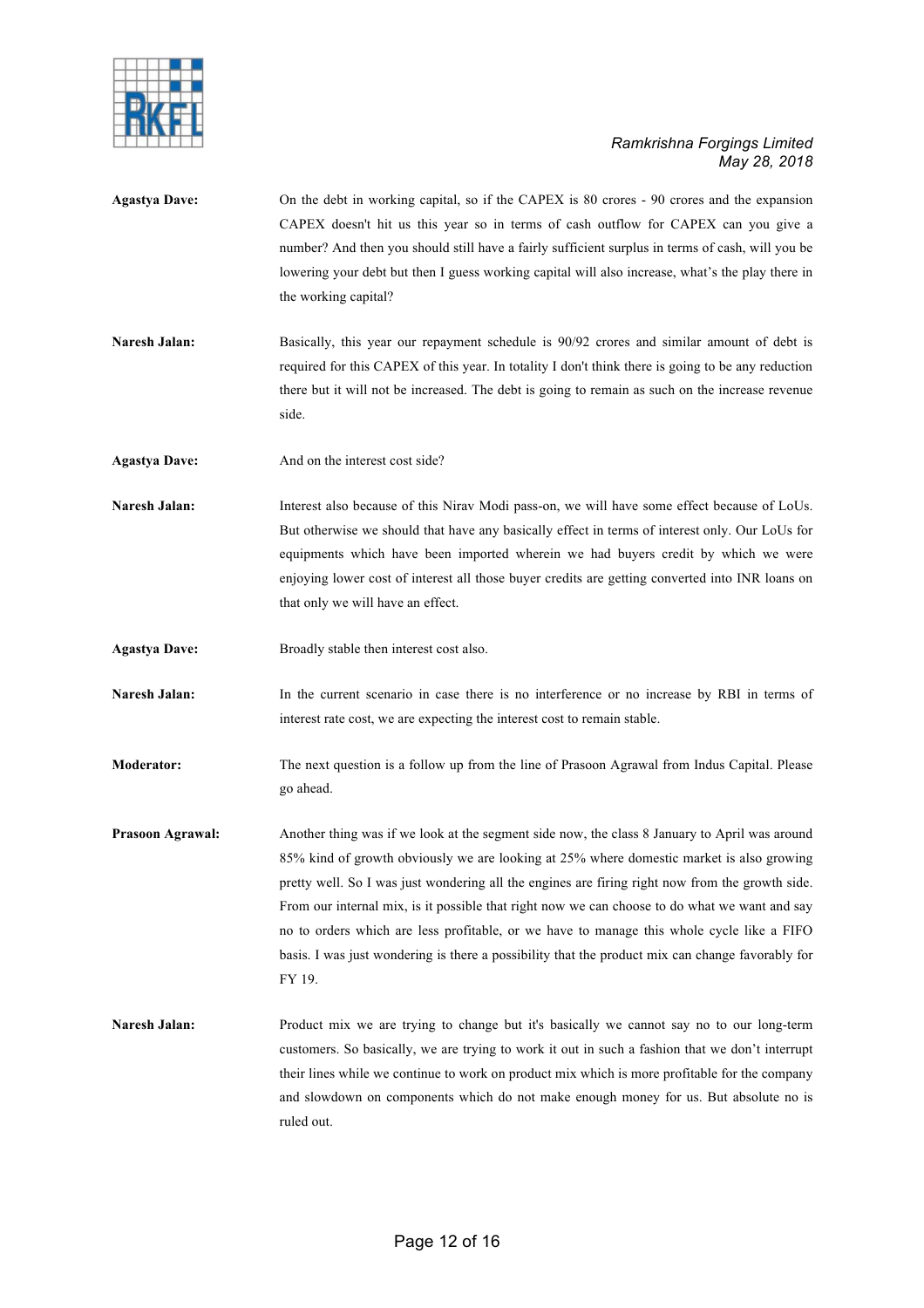

| <b>Prasoon Agrawal:</b> | And the capacity addition part which I guess a lot of people have asked, so let's say what's sort<br>of timeline if we were to assume something will be announced in $Q_1$ , how much time does it<br>take?                                                                                                                                                                                                                                                                |
|-------------------------|----------------------------------------------------------------------------------------------------------------------------------------------------------------------------------------------------------------------------------------------------------------------------------------------------------------------------------------------------------------------------------------------------------------------------------------------------------------------------|
| <b>Naresh Jalan:</b>    | I think almost a year. By first quarter FY20 we should be having 30% to 40% capacities from<br>the new plant in place and by the full year of FY 20 we will have entire plant up and running.                                                                                                                                                                                                                                                                              |
| <b>Moderator:</b>       | The next question is a follow up from the line of Vijay Gyanchandani from Elara Capital.<br>Please go ahead.                                                                                                                                                                                                                                                                                                                                                               |
| Vijay Gyanchandani:     | My question is that you have guided for a 40-60 kind of mix on export versus domestic from<br>currently just about around 30%-odd, so do we see at extremely high growth in exports and<br>since working capital is longer for exports, so there could be some increase in debt from the<br>mix perspective?                                                                                                                                                               |
| <b>Naresh Jalan:</b>    | I would like to again clarify that we intend to have a 60%-40% is export and domestic as well<br>as increase in our export volumes will not result in any working capital increase because like<br>we will have enough cash on the books with this year's working which will help us to basically<br>sufficient our requirement for working capital needs.                                                                                                                 |
| Rajesh Mundra:          | And moreover we also think that the export factoring which will also help us to reduce the<br>working capital debt.                                                                                                                                                                                                                                                                                                                                                        |
| Vijay Gyanchandani:     | Any difference in the working capital of export auto versus non-auto or they are largely<br>similar?                                                                                                                                                                                                                                                                                                                                                                       |
| Naresh Jalan:           | Largely similar.                                                                                                                                                                                                                                                                                                                                                                                                                                                           |
| <b>Moderator:</b>       | The next question is from the line of Agastya Dave from CAO Capital. Please go ahead.                                                                                                                                                                                                                                                                                                                                                                                      |
| <b>Agastya Dave:</b>    | I missed the part, working capital days will be constant or they will improve?                                                                                                                                                                                                                                                                                                                                                                                             |
| Naresh Jalan:           | Working capital days will remain the same.                                                                                                                                                                                                                                                                                                                                                                                                                                 |
| <b>Agastya Dave:</b>    | On your railways business, its approximately 5% if I am not mistaken of sales and can you<br>describe exactly what all things you are doing and what is the visibility going forward?                                                                                                                                                                                                                                                                                      |
| Naresh Jalan:           | Railways actually we were one of the big suppliers for them for the components for their old<br>coaches which is British-Designed coaches and we still continue to supply them all those<br>coaches as well as we have made a large amount of entry into the new German coaches LHB<br>and we have started supplies in high volumes for those coaches. Most of our products which<br>we had supplied last year have already been approved and we have already started bulk |

supplies on all those parts. And as well as we continue to develop new components for this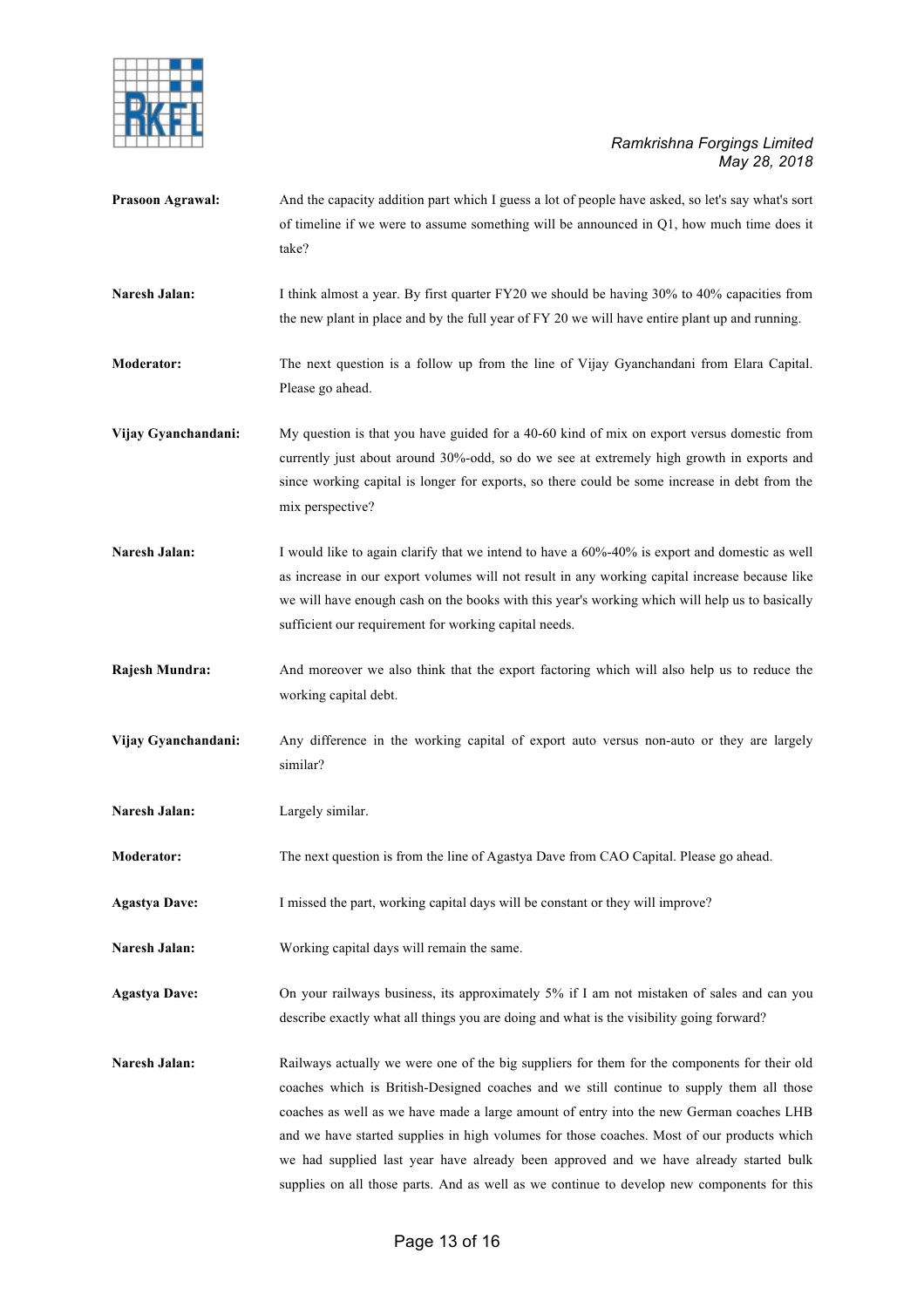

LHB coaches and we are very hopeful that we should do better than what we have done last year in terms of railways.

- **Agastya Dave:** Do you do anything for wagons also?
- Naresh Jalan: No we don't do anything for wagons.
- **Agastya Dave:** Can you give us a hint towards what kind of volumes railways are talking about in terms of coach segments?
- Naresh Jalan: I think they are going to refurbish or they continue to service their old 50,000 coaches which they have in line. As well as this year they are close to making 12,000 new LHB coaches which will be manufactured in three locations our Raebareli, integral Coach factory Chennai and RCF Kapurthala.
- Agastya Dave: And these numbers were absent for last few years, right?
- **Naresh Jalan:** I think LHB coaches last year they made close to around 7000 coaches and this year they intent to make 12000 coaches.
- **Moderator:** The next question is from the line of Dhiral Shah from Asit C Mehta. Please go ahead.
- **Dhiral Shah:** As you said in the earlier remark that in FY17 you have developed a strong product and because of which in FY18 your content per vehicle has been increased, so how much it has been increased?
- Naresh Jalan: It depends customer wise basically. But overall we are only one supplier in India who manufactures all the products required for front-axle and rear-axle for any commercial vehicle.
- **Dhiral Shah:** You are the only company, right?

Naresh Jalan: Only company manufacturing all the products. There are several companies, some manufacture front axle, some manufacture rear axle but we are the only one-stop solution for any commercial vehicle manufacturing front axle and rear axle both.

- **Dhiral Shah:** Do you expect this kind of increasing content per vehicle should go on in FY19-FY 20 also?
- Naresh Jalan: I think it should go on and like I answered earlier question, now our focus with the new expansion which is being planned is going to be PV and EV both so our focus is changing towards passenger vehicles and electric vehicles going forward.
- **Dhiral Shah:** You're going to make product for PV and EV, right?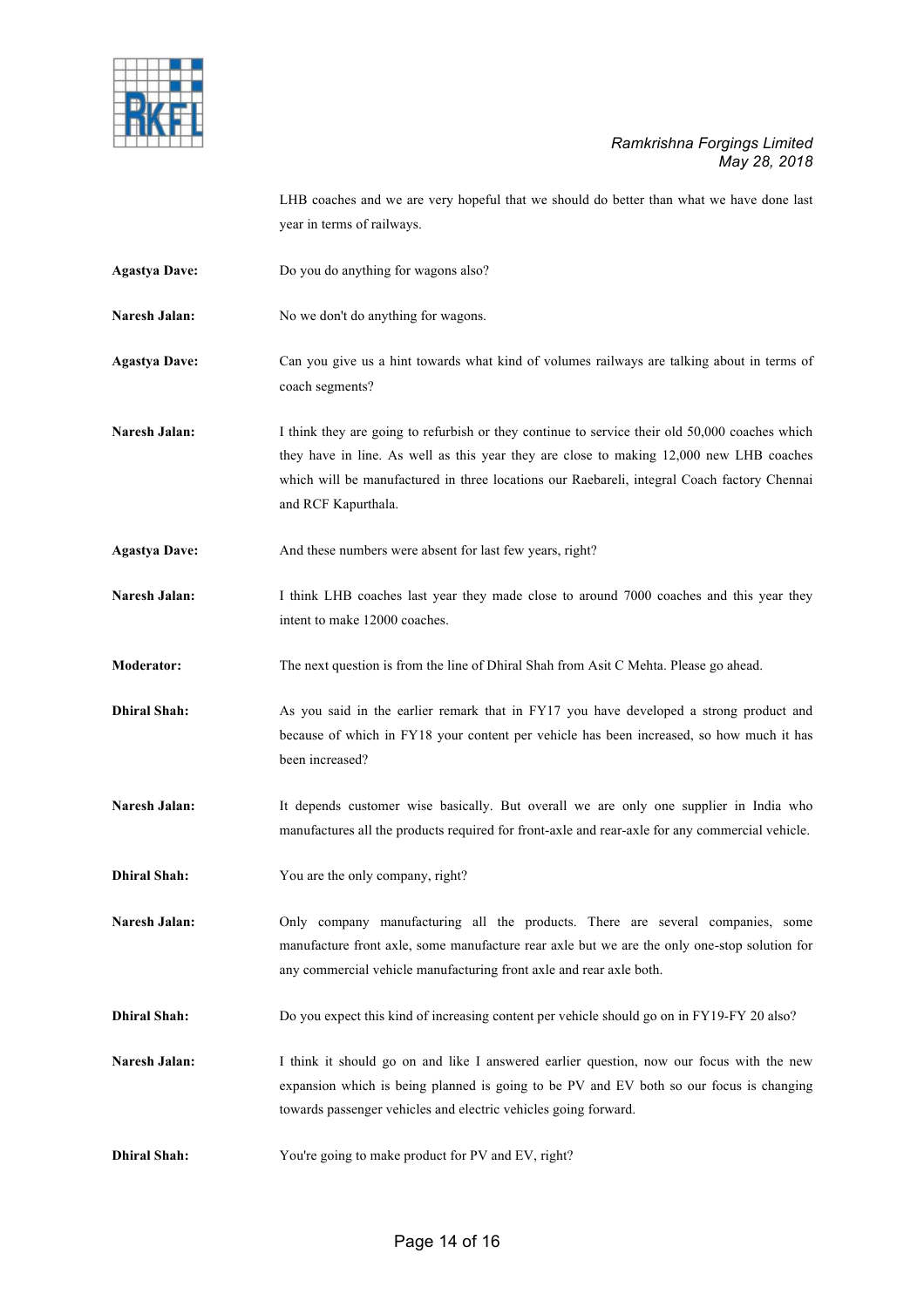

| Naresh Jalan:       | Yes.                                                                                                                                                                                                                                                                                                                 |
|---------------------|----------------------------------------------------------------------------------------------------------------------------------------------------------------------------------------------------------------------------------------------------------------------------------------------------------------------|
| <b>Dhiral Shah:</b> | What is the mix between machining in forging?                                                                                                                                                                                                                                                                        |
| Naresh Jalan:       | We don't have those details. But approximately last year close to around 65% to 70% we have<br>machined products and this we intent to increase it by another 10% to 15%.                                                                                                                                            |
| <b>Moderator:</b>   | The next question is from the line of Ujwal Shah from Quest Investment. Please go ahead.                                                                                                                                                                                                                             |
| <b>Ujwal Shah:</b>  | Just wanted to understand your outlook on the European market basically this CV segment as<br>well as which are the parts that we mainly cater to and who are our top clients over there?                                                                                                                            |
| Naresh Jalan:       | We cannot name the top clients right now. We will not be able to share any information<br>regarding particular customers but in Europe the volumes are stable and the volumes right now<br>we cater to engine components, we cater to front axle and we cater to rear axle components for<br>the European customers. |
| <b>Ujwal Shah:</b>  | So is it that we are winning market share in this market?                                                                                                                                                                                                                                                            |
| Naresh Jalan:       | I don't know whether we are winning market share but we are gaining new orders from new<br>customers in Europe.                                                                                                                                                                                                      |
| <b>Ujwal Shah:</b>  | And the market growth remained subdued in Europe?                                                                                                                                                                                                                                                                    |
| Naresh Jalan:       | Market is good, and it remains stable.                                                                                                                                                                                                                                                                               |
| <b>Moderator:</b>   | The next question is a follow up from the line of Dhiral Shah from Asit C Mehta. Please go<br>ahead.                                                                                                                                                                                                                 |
| <b>Dhiral Shah:</b> | Any new client added during the year FY18?                                                                                                                                                                                                                                                                           |
| Naresh Jalan:       | There are number of clients in oil and gas and in Europe which have been added in last year.                                                                                                                                                                                                                         |
| <b>Dhiral Shah:</b> | And what about domestic and US?                                                                                                                                                                                                                                                                                      |
| Naresh Jalan:       | I think oil and gas is from US only and Europe we have number of clients which we have<br>added and domestic we continue to grow the existing clients.                                                                                                                                                               |
| Moderator:          | Thank you. Ladies and gentlemen that was the last question. I would now like to hand the<br>conference over to Mr. Mundra for closing comments. Thank you and over to you.                                                                                                                                           |